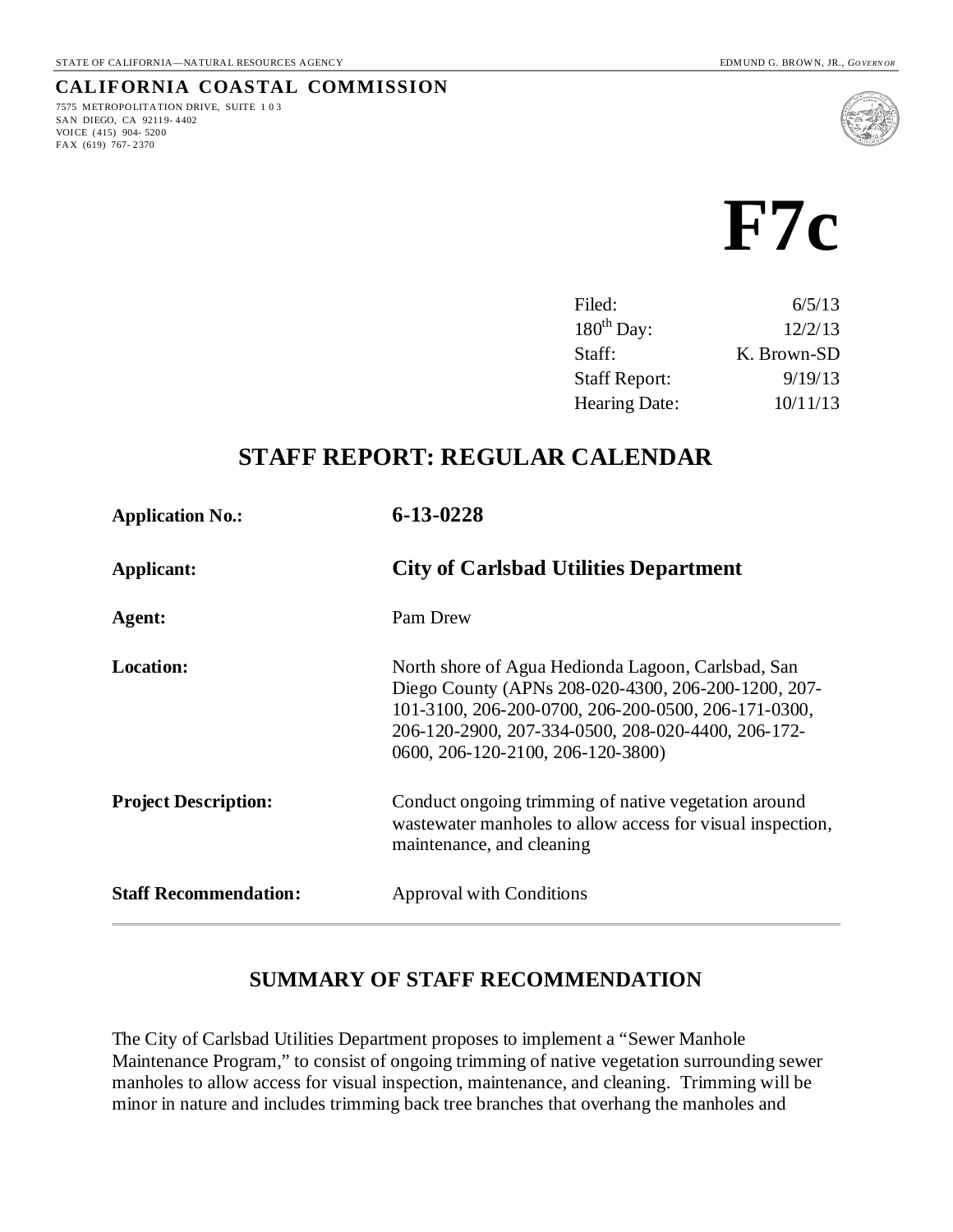reducing the height of vegetation within the work area in order to attain access. To avoid habitat impacts, no root removal, grubbing, or grading is proposed. The proposed project is located within the City of Carlsbad which has a certified Local Coastal Program (LCP); however the implementation program for the Agua Hedionda segment has yet to be certified. Therefore, the Coastal Commission retains permit jurisdiction in this area and Chapter Three of the Coastal Act remains the standard of review, with the certified Agua Hedionda Land Use Plan (LUP) as guidance.

There are no major Coastal Act issues associated with this project; however, due to the project site's proximity to Agua Hedionda Lagoon, there is the potential to adversely impact sensitive coastal resources associated with the lagoon. Therefore, Commission staff is recommending: **Special Condition #1** that requires the submission and approval of final plans; **Special Condition #2** that limits the permit term to five (5) years and requires vegetation mapping at the end of the five-year permit term to ensure no permanent impacts to native vegetation have occurred; **Special Condition #3** requiring a qualified biologist to be onsite should any work be necessary during the bird nesting season; and **Special Condition #4** requiring certain project operations and maintenance responsibilities to ensure that potential adverse impacts to biological resources and water quality are avoided. With the proposed conditions, potential impacts on sensitive coastal resources will be avoided.

Commission staff recommends **approval** of coastal development permit application 6-13-0228, as conditioned.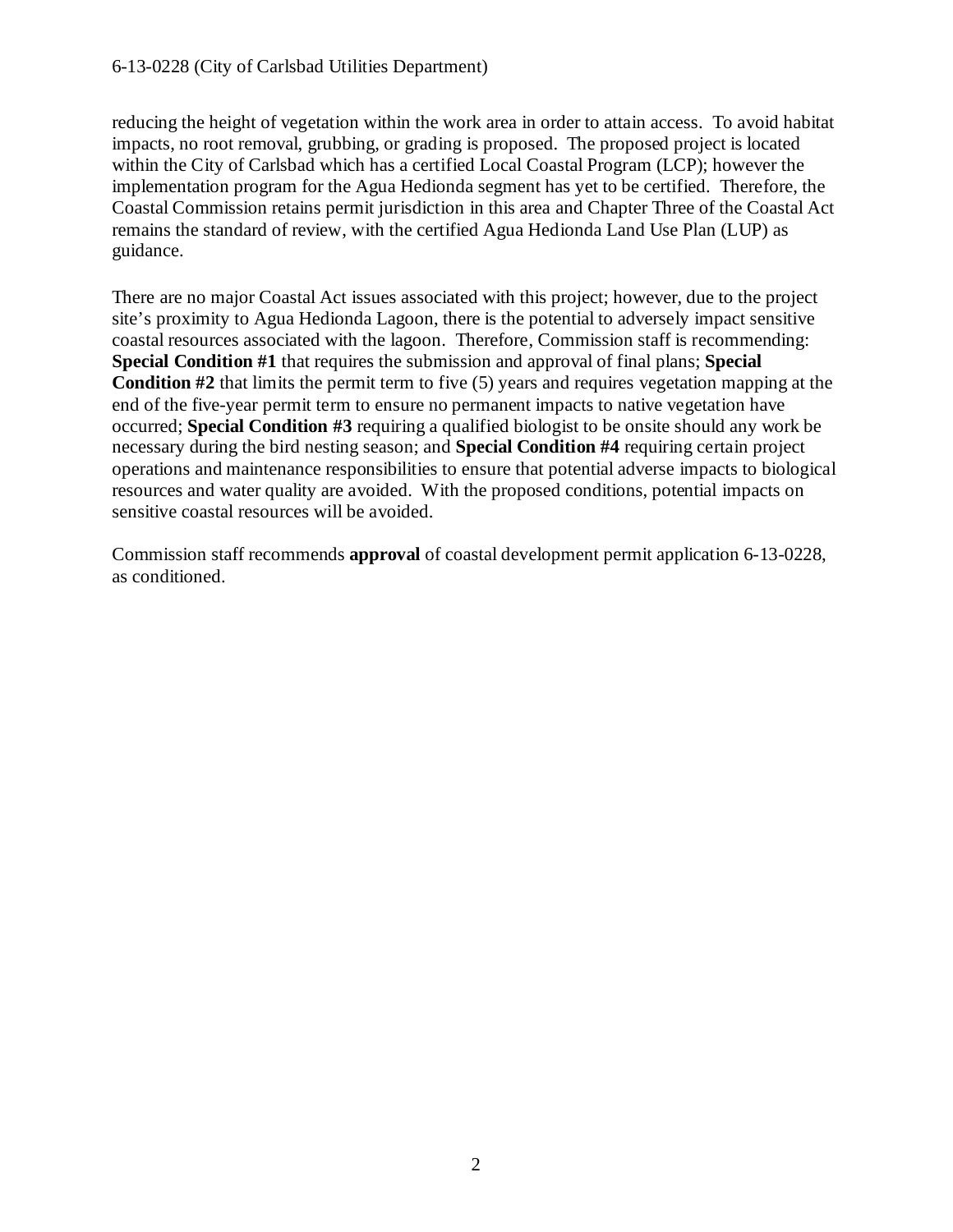# **TABLE OF CONTENTS**

| Α.       |  |
|----------|--|
| $\bf{B}$ |  |
| C.       |  |
| D.       |  |
| E.       |  |
| F.       |  |

## **APPENDICES**

Appendix A – [Substantive File Documents](#page-12-0)

## **EXHIBITS**

Exhibit 1 – Vicinity Map Exhibit 2 – Aerial Map Exhibit 3 – Index Map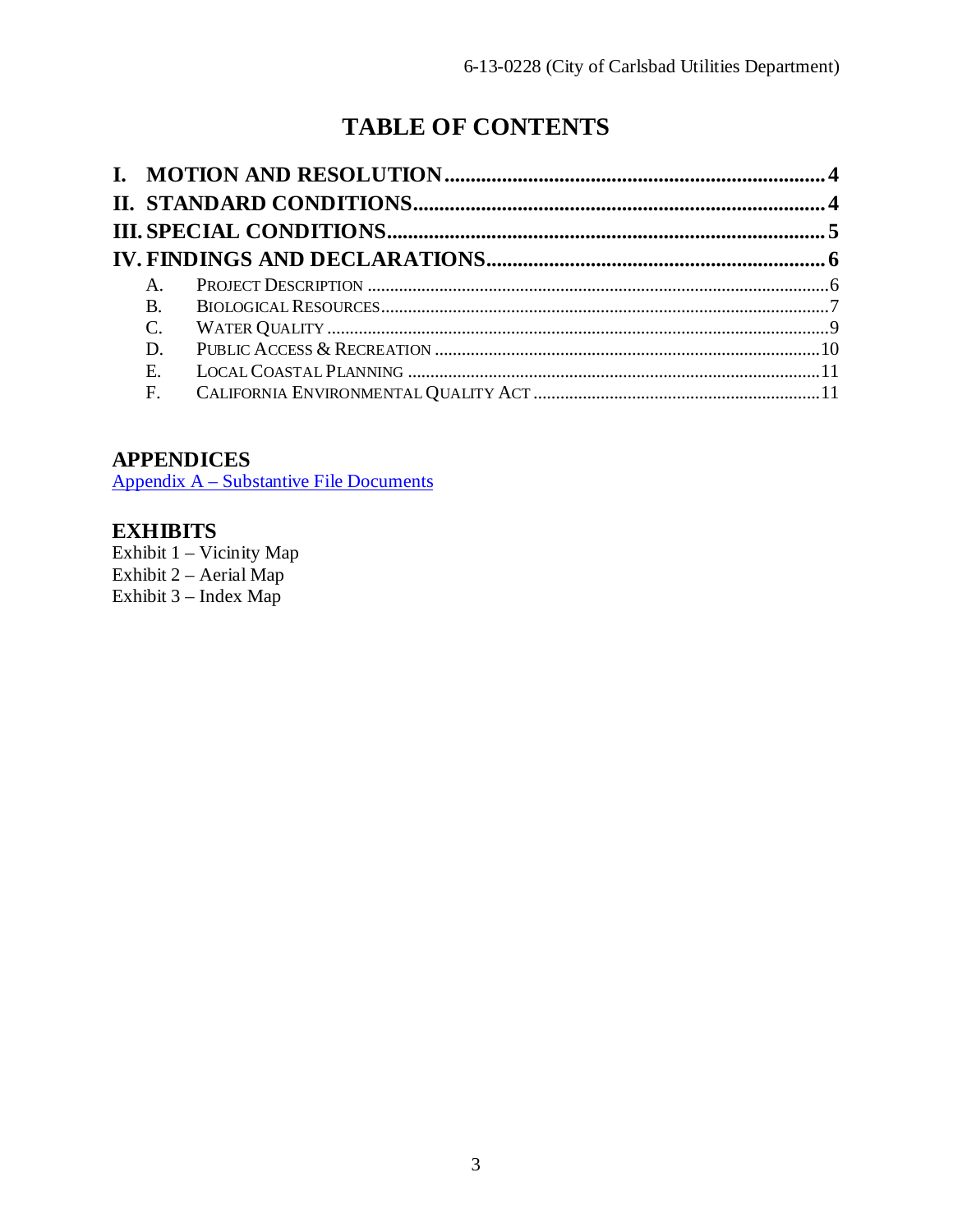## <span id="page-3-0"></span>**I. MOTION AND RESOLUTION**

#### **Motion:**

*I move that the Commission approve Coastal Development Permit 6-13-0228 subject to the conditions set forth in the staff recommendation.*

Staff recommends a **YES** vote on the foregoing motion. Passage of this motion will result in conditional approval of the permit and adoption of the following resolution and findings. The motion passes only by affirmative vote of a majority of the Commissioners present.

#### **Resolution:**

*The Commission hereby approves Coastal Development Permit 6-13-0228 and adopts the findings set forth below on grounds that the development as conditioned will be in conformity with the policies of Chapter 3 of the Coastal Act and will not prejudice the ability of the local government having jurisdiction over the area to prepare a Local Coastal Program conforming to the provisions of Chapter 3. Approval of the permit complies with the California Environmental Quality Act because either 1) feasible mitigation measures and/or alternatives have been incorporated to substantially lessen any significant adverse effects of the development on the environment, or 2) there are no further feasible mitigation measures or alternatives that would substantially lessen any significant adverse impacts of the development on the environment.*

## <span id="page-3-1"></span>**II. STANDARD CONDITIONS**

This permit is granted subject to the following standard conditions:

- 1. **Notice of Receipt and Acknowledgment**. The permit is not valid and development shall not commence until a copy of the permit, signed by the permittee or authorized agent, acknowledging receipt of the permit and acceptance of the terms and conditions, is returned to the Commission office.
- 2. **Expiration.** If development has not commenced, the permit will expire two years from the date on which the Commission voted on the application. Development shall be pursued in a diligent manner and completed in a reasonable period of time. Application for extension of the permit must be made prior to the expiration date.
- 3. **Interpretation.** Any questions of intent of interpretation of any condition will be resolved by the Executive Director or the Commission.
- 4. **Assignment.** The permit may be assigned to any qualified person, provided assignee files with the Commission an affidavit accepting all terms and conditions of the permit.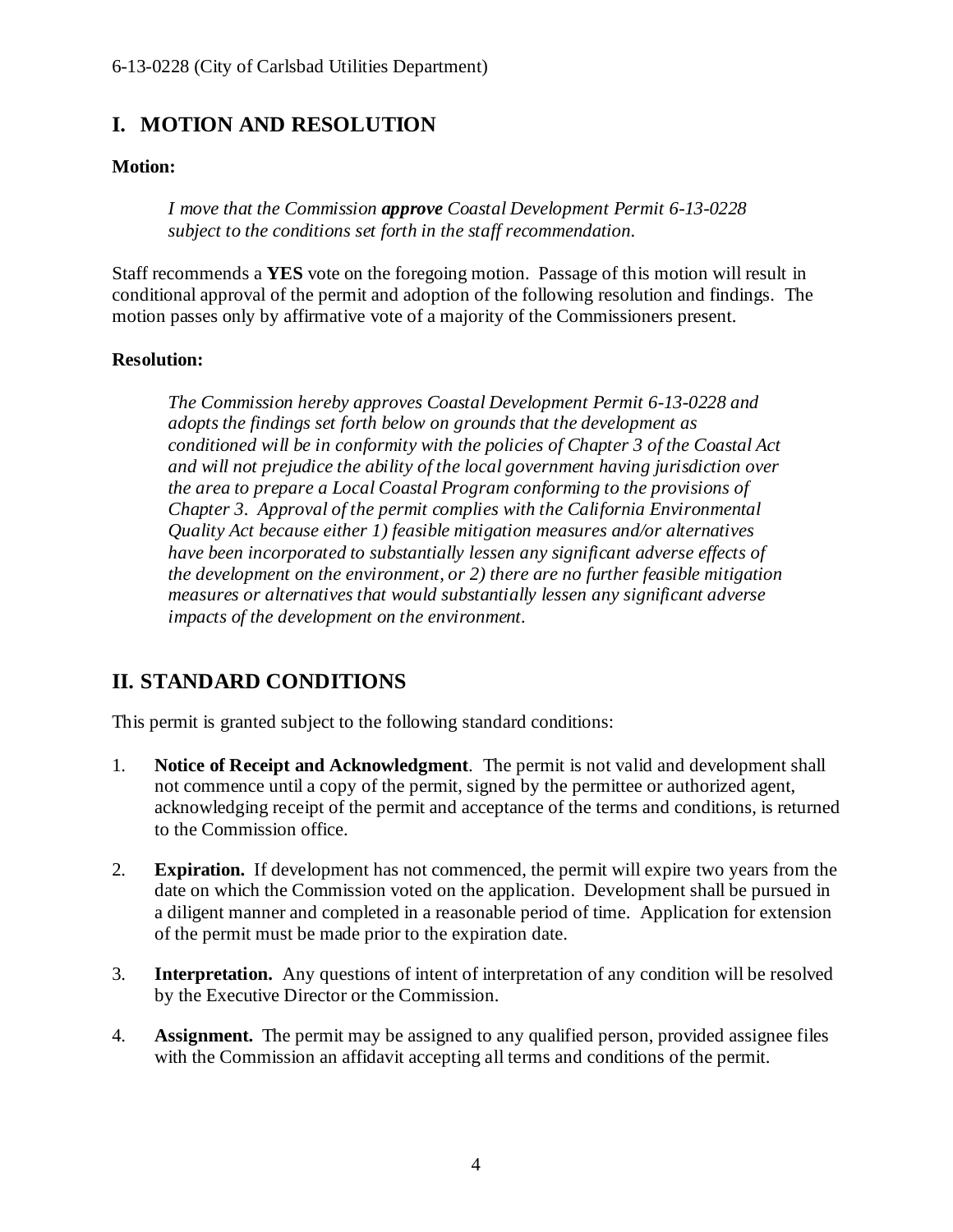5. **Terms and Conditions Run with the Land.** These terms and conditions shall be perpetual, and it is the intention of the Commission and the permittee to bind all future owners and possessors of the subject property to the terms and conditions.

## <span id="page-4-0"></span>**III. SPECIAL CONDITIONS**

This permit is granted subject to the following special conditions:

1. **Final Plans.** PRIOR TO ISSUANCE OF THE COASTAL DEVELOPMENT PERMIT, the applicant shall submit to the Executive Director for review and written approval, final plans for the development. Said plans shall be in substantial conformance with the preliminary plans submitted on May 6, 2013.

The applicant shall undertake development in accordance with the approved final plans. Any proposed changes to the approved final plans shall be reported to the Executive Director. No changes to the approved final plans shall occur without a Coastal Commission approved amendment to this coastal development permit unless the Executive Director determines that no amendment is legally required.

### 2. **Permit Term.**

- A. This coastal development permit authorizes development on a temporary basis only. The development is authorized for a period of five (5) years, commencing upon the date of Commission approval of Coastal Development Permit No. 6-13-0228, after which time the authorization for continuation and/or retention of any development approved as part of this permit shall cease. After the authorization for the development expires, any vegetation trimming within the project area will require either the issuance of a new coastal development permit or an amendment to this coastal development permit.
- B. If the applicant does not obtain a coastal development permit or amendment from the California Coastal Commission to continue the vegetation trimming program prior to the date that authorization for the development expires, the City shall cease all vegetation trimming activities.
- C. At the end of the five-year permit term, the applicant shall map the vegetation communities within the project area and submit the final vegetation mapping to the Executive Director for review and written approval, to assure no permanent impacts to native vegetation have occurred. If any permanent impacts have occurred, the applicant shall be required to apply for an amendment to this coastal development permit.
- D.All development must occur in strict compliance with the proposal as set forth in the application for permit, subject to any special conditions. Any deviation from the approved project plans must be submitted for review by the Executive Director to determine whether an amendment to this coastal development permit is legally required.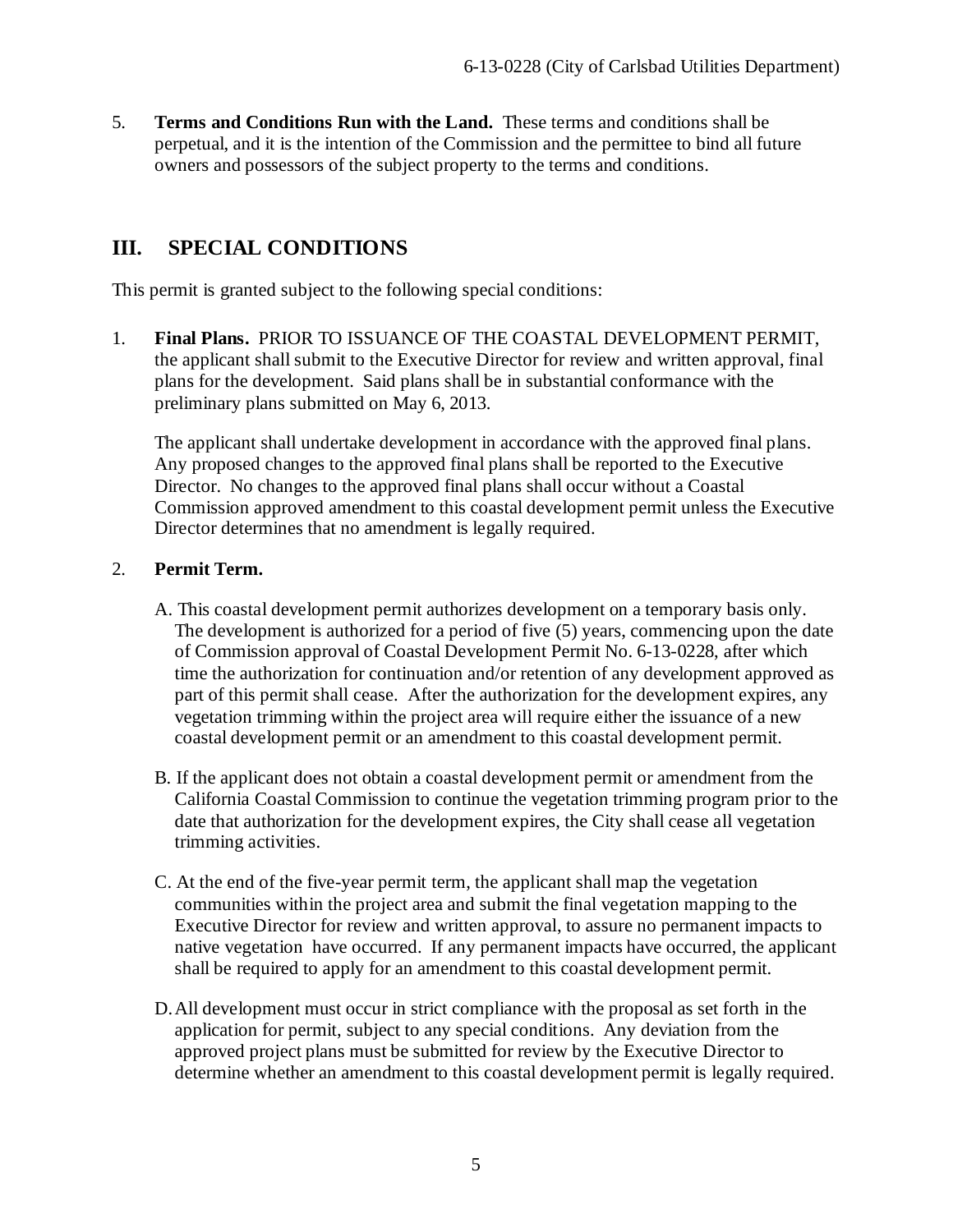#### 3. **Sensitive Species Surveys.**

 To avoid potential impacts to breeding activities of the California gnatcatcher, migratory songbirds, and other bird species associated with the adjacent sensitive open water, wetland, riparian, and coastal sage scrub habitat, work shall be avoided during the bird nesting season, between February  $15<sup>th</sup>$  and September  $15<sup>th</sup>$  of any year, unless authorized in writing by the California Department of Fish and Game (DFG) and the U.S. Fish & Wildlife Service (Service). If work is allowed during the nesting season of such species, a bird monitor shall be onsite while work occurs, and any work will stop or move if the monitor finds that such species are being negatively affected by construction.

- 4. **Timing, Operations and Maintenance Responsibilities.** It shall be the applicant's responsibility to ensure that the following occurs during all project operations:
	- (1) Maintenance crews shall be trained in native habitat identification and the parameters of the maintenance program, with emphasis on trimming of vegetation to allow for recovery as opposed to complete removal and/or grubbing.
	- (2) Prior to conducting any native vegetation trimming within any Hardline Preserves, the City will provide advance notice to the Preserve Manager via email. A hard copy of the notifying email shall be maintained in possession of any crews during trimming and maintenance activities.
	- (3) No construction equipment shall be stored in the project area, except during active project operations.
	- (4) All vegetation trimming shall occur within City easements. If any maintenance activities must be conducted outside of City easement limits, then the City shall obtain permission from the land owner prior to beginning any such work.
	- (5) The proposed project shall not interfere with public access on adjacent trails in any manner.

## <span id="page-5-0"></span>**IV. FINDINGS AND DECLARATIONS**

## <span id="page-5-1"></span>**A. PROJECT DESCRIPTION**

The proposed project is for the implementation of a "Sewer Manhole Maintenance Program" (hereinafter referred to as "program"), to consist of ongoing trimming of native vegetation surrounding sewer manholes to allow pedestrian and/or vehicular access for visual inspection and cleaning. Trimming will be minor in nature and include trimming back tree branches that overhang the manholes and reducing the height of vegetation within the work area to allow for inspection and maintenance. To avoid and minimize habitat impacts, no root removal, grubbing, or grading is proposed as part of the program.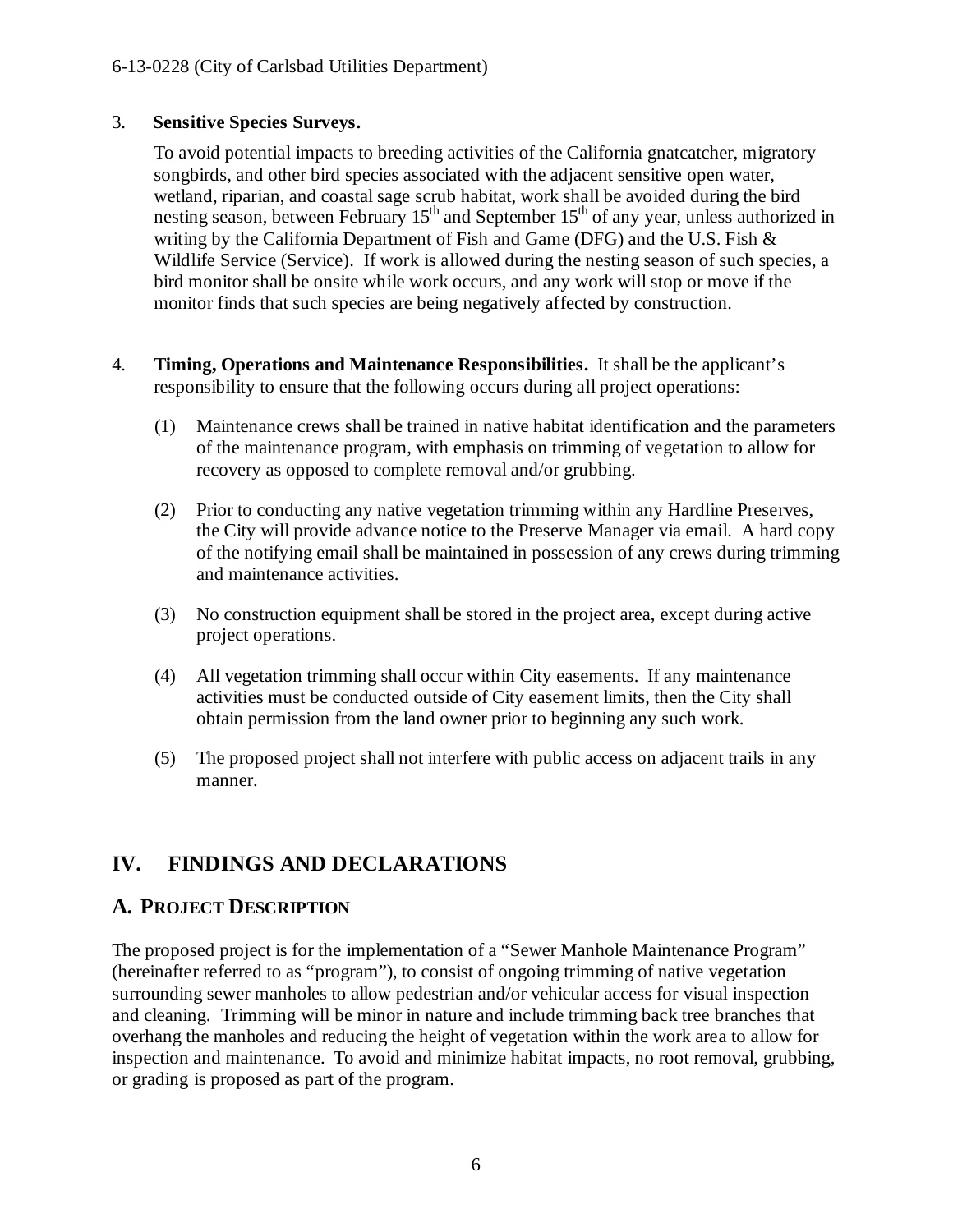The proposed project is located along the north shore of Agua Hedionda Lagoon within the City of Carlsbad (Exhibit 1). The sewer manholes included in the project are within the City of Carlsbad's sewer easements and all vegetation trimming is proposed to be completed within the impact areas, as shown in Exhibit 3. A majority of the project is located in areas that have been previously disturbed and/or developed where no impacts are anticipated; however, portions of the project are located within or adjacent to the following vegetation communities: coastal sage scrub, salt marsh, saltgrass, and southern willow scrub. In addition, there are several dirt trails adjacent to the proposed project site that offer public access along Agua Hedionda Lagoon.

The proposed project is located within the City of Carlsbad which has a certified LCP; however the implementation program for the Agua Hedionda segment has yet to be certified. Therefore, the Coastal Commission retains permit jurisdiction in this area and Chapter Three of the Coastal Act remains the standard of review, with the certified Agua Hedionda Land Use Plan as guidance.

## <span id="page-6-0"></span>**B. BIOLOGICAL RESOURCES**

Section 30240 of the Coastal Act states:

- *(a) Environmentally sensitive habitat areas shall be protected against any significant disruption of habitat values, and only uses dependent on those resources shall be allowed within those areas.*
- *(b) Development in areas adjacent to environmentally sensitive habitat areas and parks and recreation areas shall be sited and designed to prevent impacts which would significantly degrade those areas, and shall be compatible with the continuance of those habitat and recreation areas.*

The City of Carlsbad is a member of the North County Multiple Habitat Conservation Plan (MHCP) and has adopted a Habitat Management Plan (HMP), which is a subarea plan under the MHCP. The HMP is a citywide program with the purpose of preserving the diversity of species and habitats, as well as sensitive biological resources while allowing for development that is consistent with City plans. The objectives of the HMP are to develop a plan that conserves the range of vegetation types with the focus on rare habitat and species; conserve areas capable of supporting covered species, in perpetuity; and maintains functional wildlife corridors and habitat linkages.

Based on proposed development and biological resources, the HMP designates both hard- and soft-line Focus Planning Areas (FPAs). Hard-line areas require 100% conservation and soft-line areas require specific conservation standards to be implemented during development review. Portions of the proposed project are within an existing FPA, while four of the manholes are located within a proposed standards area. Thus, as part of the program, the applicant proposes to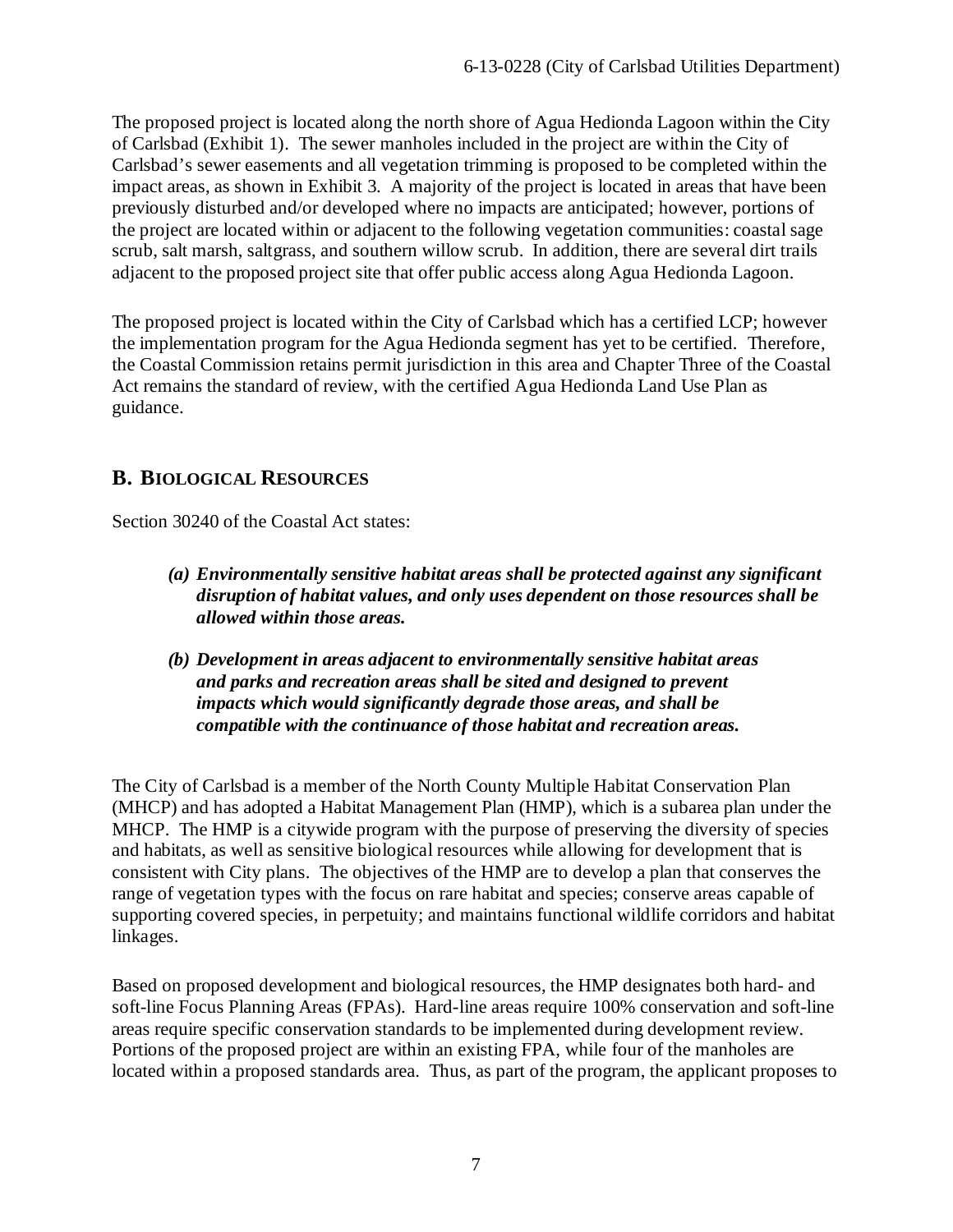provide advance notice to the Preserve Manager prior to conducting any trimming of native vegetation within any Hardline Preserves.

Maintenance and operation of wastewater pipelines requires access to manholes for visual inspection and cleaning. Cleaning is conducted using vacuum pump sewer trucks. However, not all manholes need to be accessed by vehicles. The applicant has provided access requirements for each manhole in or adjacent to native vegetation communities. Access falls into two categories, pedestrian and vehicular. In either case, trimming of native vegetation may be required for safe access to open manholes for inspection and/or cleaning. In some cases, no trimming of native vegetation is required. The proposed maintenance of sewer manholes will not result in any permanent impacts to native vegetation or environmentally sensitive habitat areas (ESHA).

As mentioned previously, the majority of the proposed project is located in areas that have been previously disturbed, developed, or consist of bare ground, all of which are anticipated to result in no adverse impacts to habitat; however, portions of the project are located within or adjacent to native vegetation that is considered ESHA. Approximately 402 sq. ft. of coastal sage scrub; 25 sq. ft. of southern willow scrub; 15 sq. ft. of salt grass; and less than 1 sq. ft. of salt marsh have been mapped as within the project area (Exhibit 3). However, to avoid and minimize habitat impacts, the applicant will not conduct maintenance activities that would likely result in a significant disruption of habitat value, and thus inconsistent with section 30240 of the Coastal Act, such as root removal, grubbing, or grading because those activities have a high likelihood of preventing recovery of sensitive vegetation and thus would constitute a significant disruption of habitat value. Additionally, most of these manholes will be accessed by foot to limit impacts. As such, any impacts to the aforementioned vegetation communities will be temporary in nature. Further, given the lack of root removal, grubbing or grading, the trimmed vegetation is anticipated to recover naturally following trimming. **Special Condition #2** limits the initial permit term to five (5) years and requires the applicant to map the vegetation communities within the project area at the end of the five-year permit term and compare against the submitted plans (refer to Exhibit 3) to ensure that there are no permanent impacts to native vegetation. As no permanent impacts to wetlands and native vegetation are proposed or authorized by the subject coastal development permit, if any permanent impacts have occurred, the applicant shall be required to apply for an amendment to the permit. **Special Condition #4** also requires maintenance crews to be trained in native habitat identification, as well as the parameters of the maintenance program, to ensure native vegetation is only trimmed and not removed.

To avoid potential adverse impacts to breeding activities of the California gnatcatcher, migratory songbirds, and other bird species associated with the adjacent sensitive open water, wetland, riparian, and coastal sage scrub habitat, the applicant proposes to avoid trimming of native vegetation during the bird nesting season, between February  $15<sup>th</sup>$  and September  $15<sup>th</sup>$  of any year. However, Commission staff recommends **Special Condition #3** requiring a qualified biologist to be onsite should any work be necessary during nesting season. According to the applicant, all work will take place outside the bird nesting season unless an unforeseen issue or emergency arises that requires immediate attention. As conditioned, the proposed development will not have any impacts to environmentally sensitive habitat areas or biological resources. Therefore,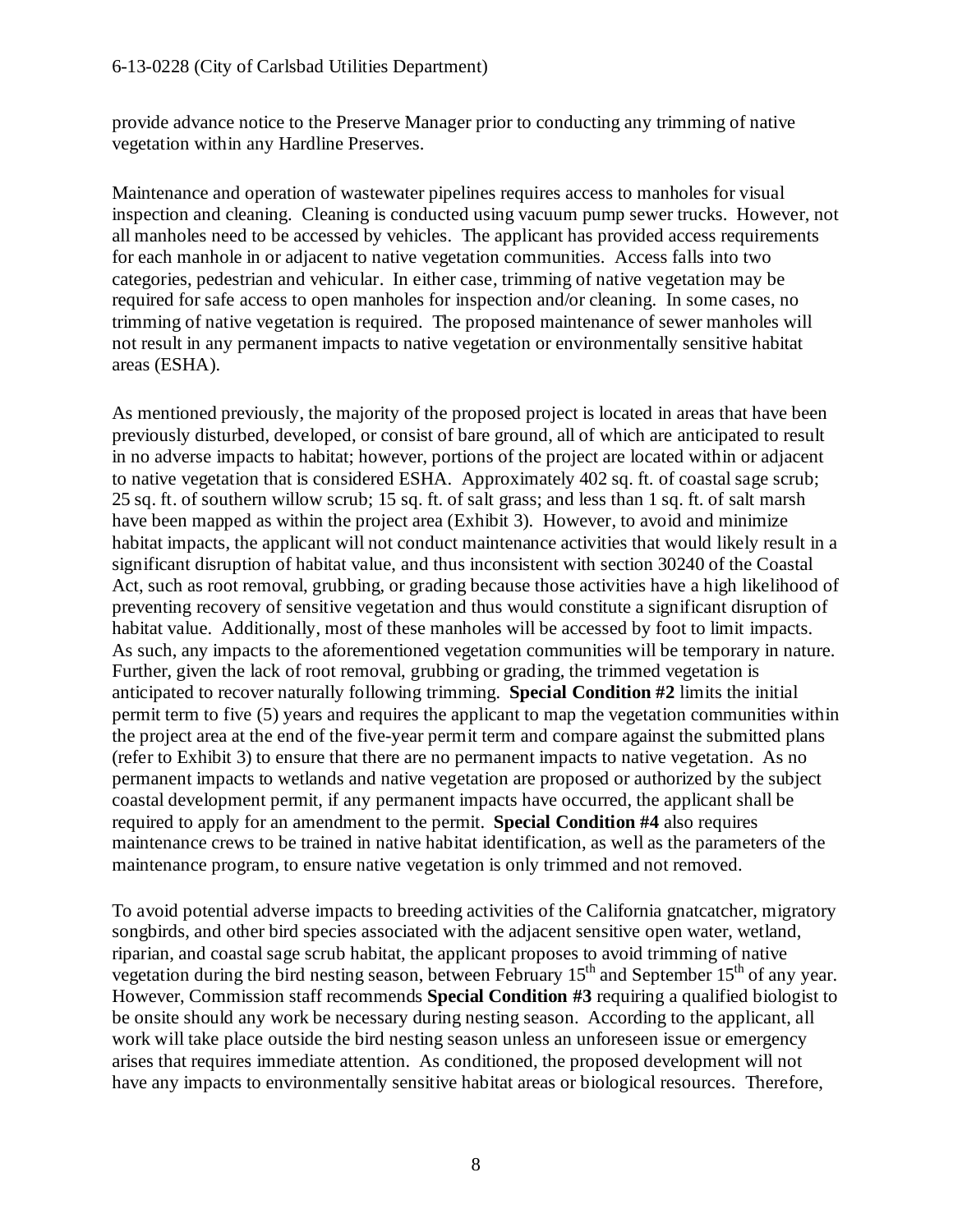the Commission finds that the development, as conditioned, conforms to Section 30240 the Coastal Act.

## <span id="page-8-0"></span>**C. WATER QUALITY**

Section 30230 of the Coastal Act states:

*Marine resources shall be maintained, enhanced, and where feasible, restored. Special protection shall be given to areas and species of special biological or economic significance. Uses of the marine environment shall be carried out in a manner that will sustain the biological productivity of coastal waters and that will maintain healthy populations of all species of marine organisms adequate for long-term commercial, recreational, scientific, and educational purposes.*

Section 30231 of the Coastal Act states:

*The biological productivity and the quality of coastal waters, streams, wetlands, estuaries, and lakes appropriate to maintain optimum populations of marine organisms and for the protection of human health shall be maintained and, where feasible, restored through, among other means, minimizing adverse effects of waste water discharges and entrainment, controlling runoff, preventing depletion of ground water supplies and substantial interference with surface waterflow, encouraging waste water reclamation, maintaining natural vegetation buffer areas that protect riparian habitats, and minimizing alteration of natural streams.*

The majority of the manholes proposed as part of this project were constructed prior to the effective date of the Coastal Act. Only six of the 48 total manholes were constructed after the effective date of the Coastal Act (refer to CDP #6-07-092) and a maintenance program was not authorized by the associated coastal development permit. Therefore, the proposed program is necessary to allow visual inspection, maintenance, and cleaning to avoid potential adverse impacts to water quality that would result from an improperly maintained system.

According to the applicant, the ongoing regular maintenance of the manholes and below-ground sewer interceptor line activities (i.e., general condition inspection, minor repair, video pipeline inspection, pipeline cleaning) is necessary in order to ensure the wastewater infrastructure does not fail, which would result in an adverse impact to water quality within the adjacent Agua Hedionda Lagoon. According to the applicant, the proposed program will decrease the likelihood that sewage will discharge from the manholes by maintaining a clear pipeline that is free of any obstructions. The proposed project will effectively comply with current State regulations established to eliminate sanitary sewer overflow and discharge, ultimately protecting any adjacent waters from potential pollution.

As conditioned, the proposed development will not result in erosion or adverse impacts to water quality. Therefore, the Commission finds that the development, as conditioned, conforms to Sections 30230 and 30231 of the Coastal Act.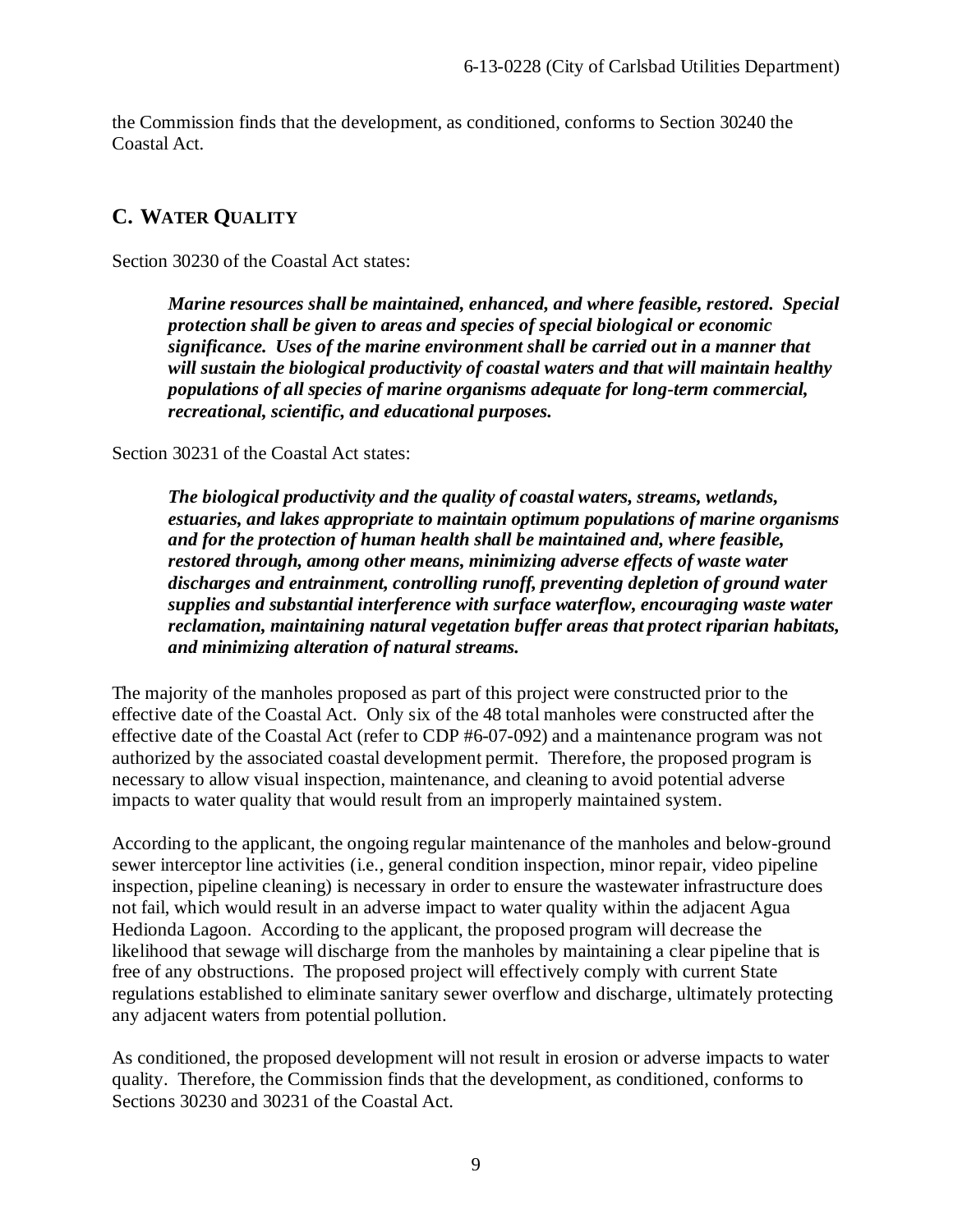## <span id="page-9-0"></span>**D. PUBLIC ACCESS & RECREATION**

Section 30210 of the Coastal Act states:

*In carrying out the requirement of Section 4 of Article X of the California Constitution, maximum access, which shall be conspicuously posted, and recreational opportunities shall be provided for all the people consistent with public safety needs and the need to protect public rights, rights of private property owners, and natural resource areas from overuse.* 

Section 30212(a) of the Coastal Act states:

*Public access from the nearest public roadway to the shoreline and along the coast shall be provided in new development projects except where: (1) it is inconsistent with public safety, military security needs, or the protection of fragile coastal resources, (2) adequate access exists nearby, or, (3) agriculture would be adversely affected. Dedicated accessway shall not be required to be opened to public use until a public agency or private association agrees to accept responsibility for maintenance and liability of the accessway.*

Section 30214 of the Coastal Act states, in part:

- *(a) The public access policies of this article shall be implemented in a manner that takes into account the need to regulate the time, place, and manner of public access depending on the facts and circumstances in each case including, but not limited to, the following:*
	- *(1) Topographic and geologic site characteristics,*
	- *(2) The capacity of the site to sustain use and at what level of intensity,*
	- *(3) The appropriateness of limiting public access to the right to pass and repass depending on such factors as the fragility of the natural resources in the area and the proximity of the access area to adjacent residential uses.*
	- *(4) The need to provide for the management of access areas so as to protect the privacy of adjacent property owners and to protect the aesthetic values of the area by providing for the collection of litter.*
- *(b) It is the intent of the Legislature that the public access policies of this article be carried out in a reasonable manner that considers the equities and that balances the rights of the individual property owner with the public's constitutional right of access pursuant to Section 4 of Article X of the California Constitution. Nothing in this section or any amendment thereto shall be construed as a limitation on the rights guaranteed to the public under Section 4 of Article X of the California Constitution.*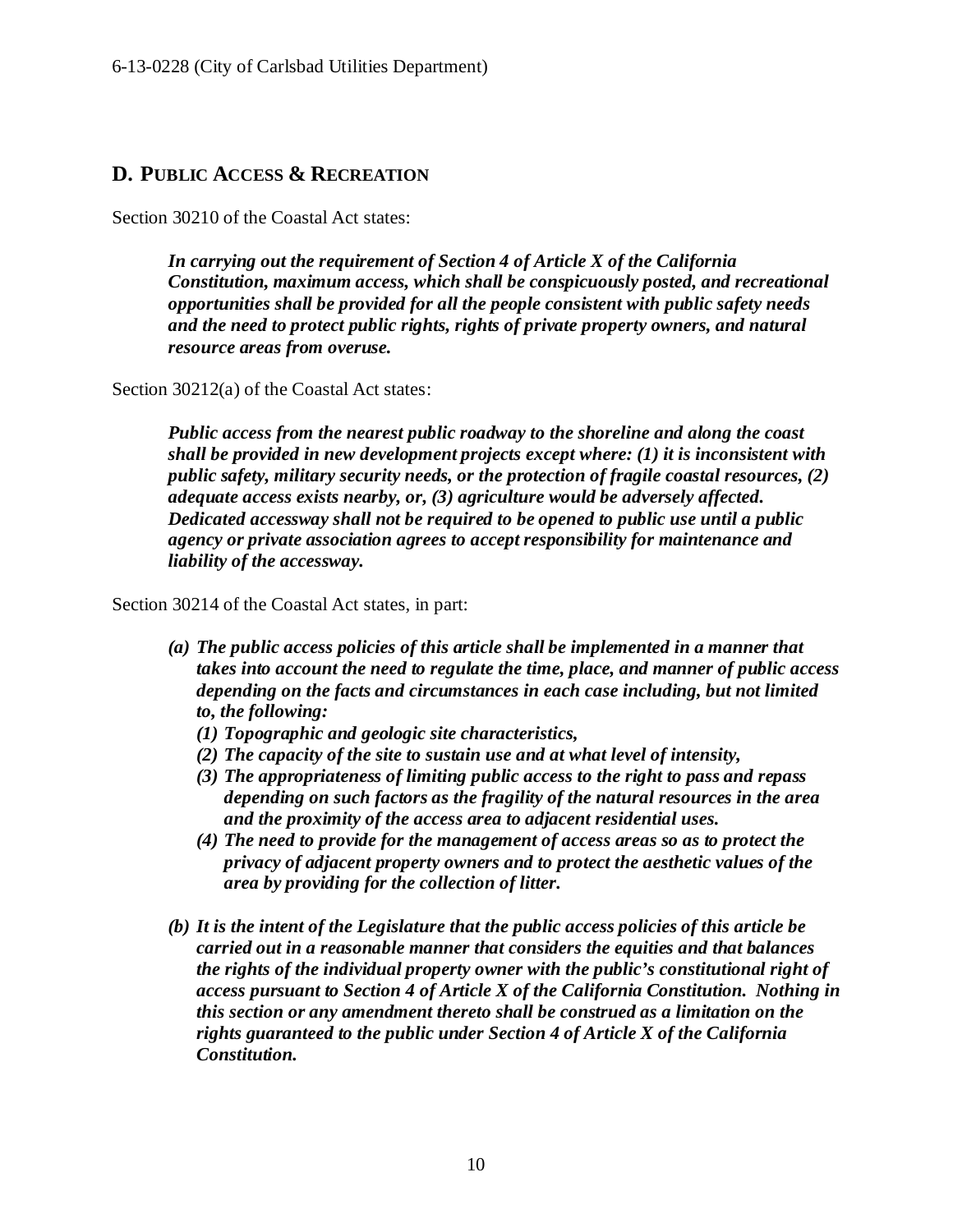In addition, the certified Agua Hedionda Land Use Plan contains public access policies. Policy 7.6 states, in part:

*Access to and along the north shore of the lagoon shall be made continuous, to the maximum extent feasible, and shall be provided as a condition of development for all shorefront properties. All accessways shall be designed in such a manner as to allow for reasonable use by any member of the general public, and shall be designed to accommodate bicycle as well as pedestrian use…*

The proposed project is not anticipated to result in any adverse impacts to public access or recreation. Although there are several dirt trails located within the City's sewer easements that offer access along Agua Hedionda Lagoon, the applicant has confirmed that neither trimming nor inspection of manholes will result in the closure of any of these trails. In addition, **Special Condition #4** requires the applicant to maintain public access on adjacent trails during all project operations. As conditioned, the proposed development will not have an adverse impact on public access to the coast or to nearby recreational facilities. Therefore, the Commission finds that the development, as conditioned, conforms to Sections 30210, 30212, and 30214 of the Coastal Act.

## <span id="page-10-0"></span>**E. LOCAL COASTAL PLANNING**

The proposed project is within the City of Carlsbad; however, it is not part of the City's certified LCP because it is located in an area of deferred certification. Therefore, the Coastal Commission retains permit jurisdiction in this area, even though the City of Carlsbad has a certified LCP and the Chapter Three policies of the Coastal Act remain the legal standard of review. As conditioned, the proposed project is consistent with all applicable Chapter Three policies of the Coastal Act. Approval of the project, as conditioned, will not prejudice the ability of the City of Carlsbad to prepare a Local Coastal Program that is in conformity with the provisions of Chapter Three for this area.

## <span id="page-10-1"></span>**F. CALIFORNIA ENVIRONMENTAL QUALITY ACT**

Section 13096 of the Commission's Code of Regulations requires Commission approval of Coastal Development Permits to be supported by a finding showing the permit, as conditioned, to be consistent with any applicable requirements of the California Environmental Quality Act (CEQA). Section 21080.5(d)(2)(A) of CEQA prohibits a proposed development from being approved if there are feasible alternatives or feasible mitigation measures available which would substantially lessen any significant adverse effect which the activity may have on the environment.

The proposed project has been conditioned in order to be found consistent with the Chapter Three policies of the Coastal Act. Mitigation measures, including special conditions addressing the protection of biological resources and water quality will minimize all potentially adverse environmental impacts. As conditioned, there are no feasible alternatives or feasible mitigation measures available which would substantially lessen any significant adverse impact which the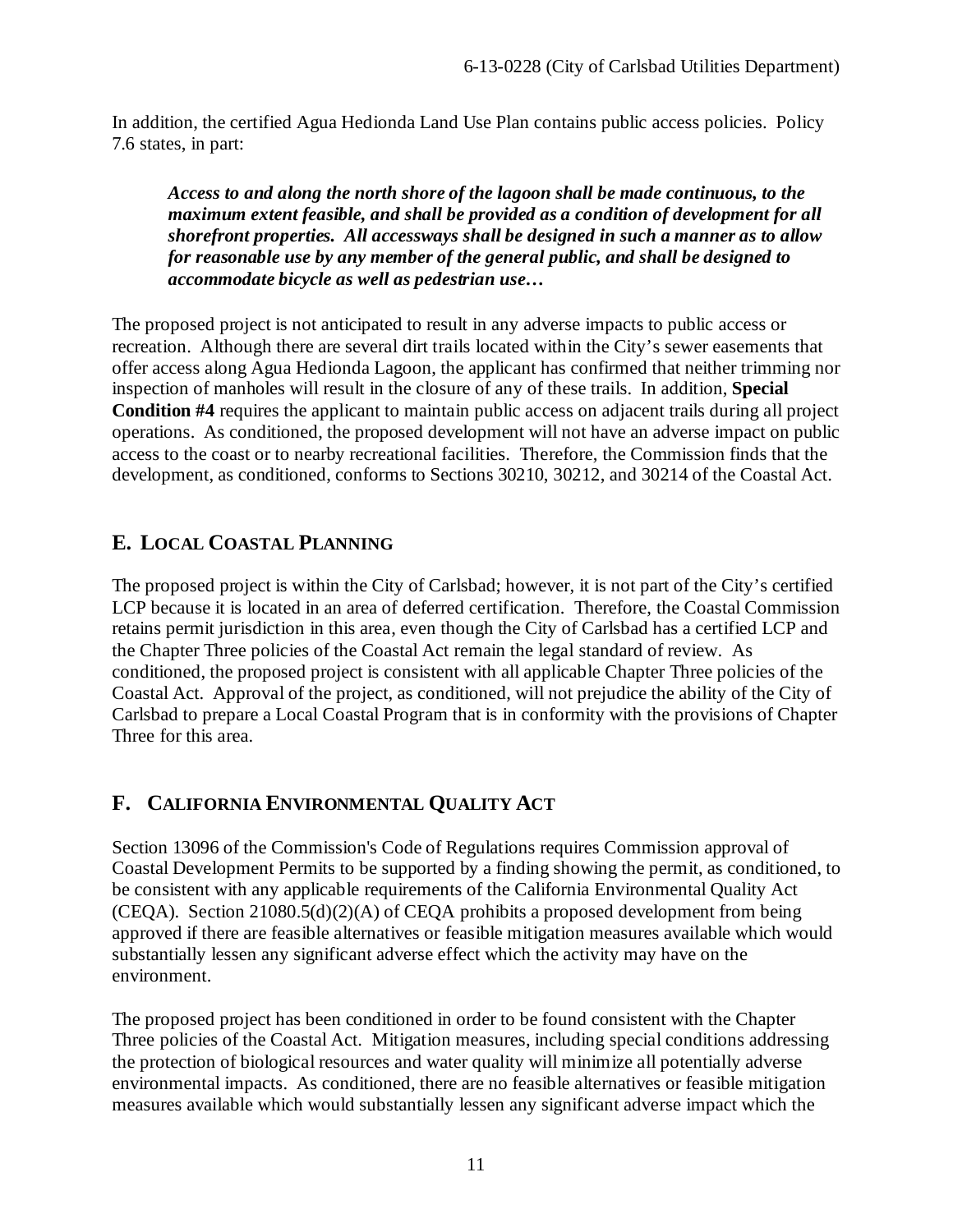activity may have on the environment. Therefore, the Commission finds that the proposed project is the least environmentally-damaging feasible alternative and is consistent with the requirements of the Coastal Act to conform to CEQA.

(G:\San Diego\KANANI\Permits\2013\6-13-0228 (City of Carlsbad)\6-13-0228 DRAFT STF RPT.docx)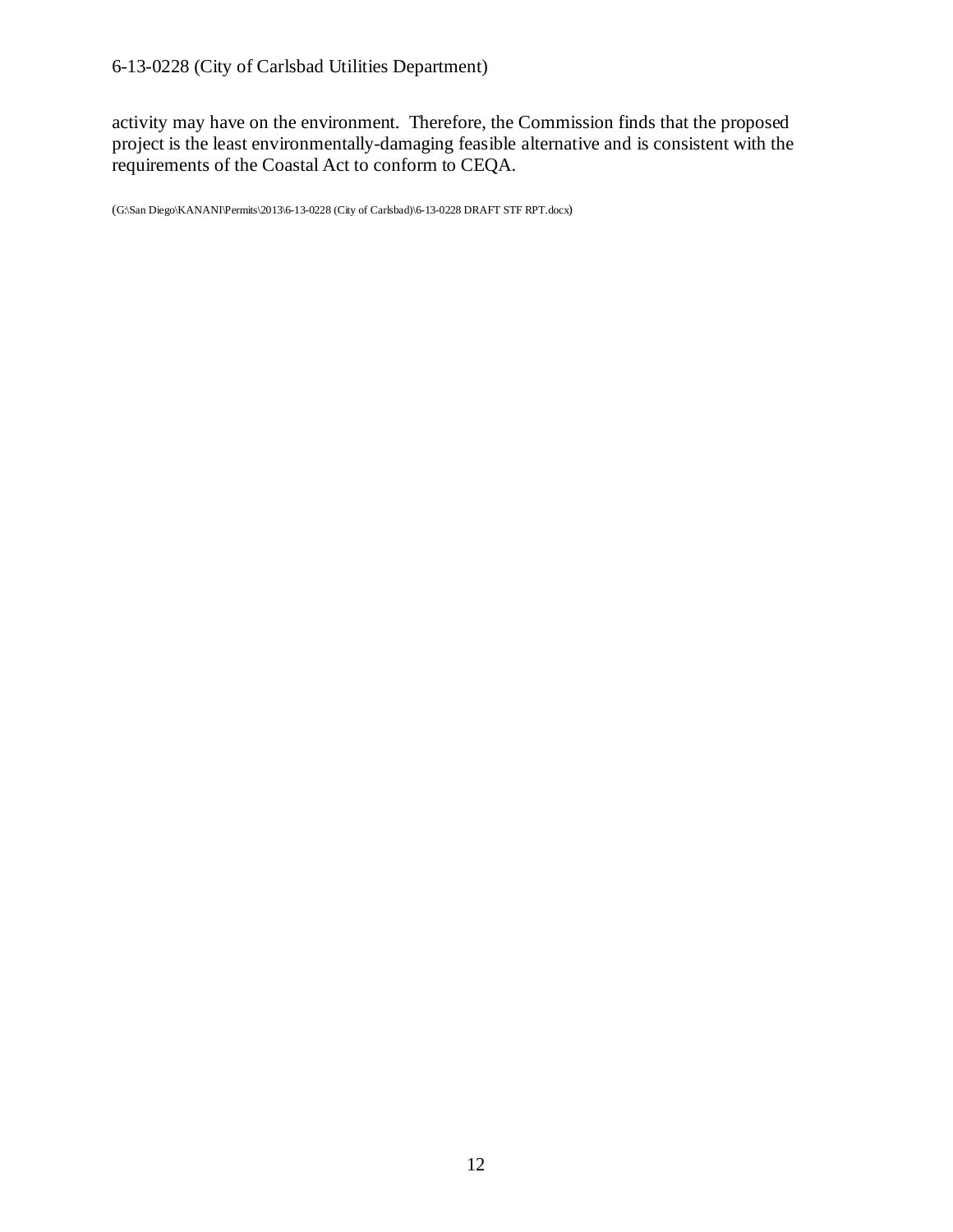## **APPENDIX A – SUBSTANTIVE FILE DOCUMENTS**

<span id="page-12-0"></span>Coastal Development Permit No. 6-07-092: Coastal Development Permit No. 07-13 (Resolution No. 6464)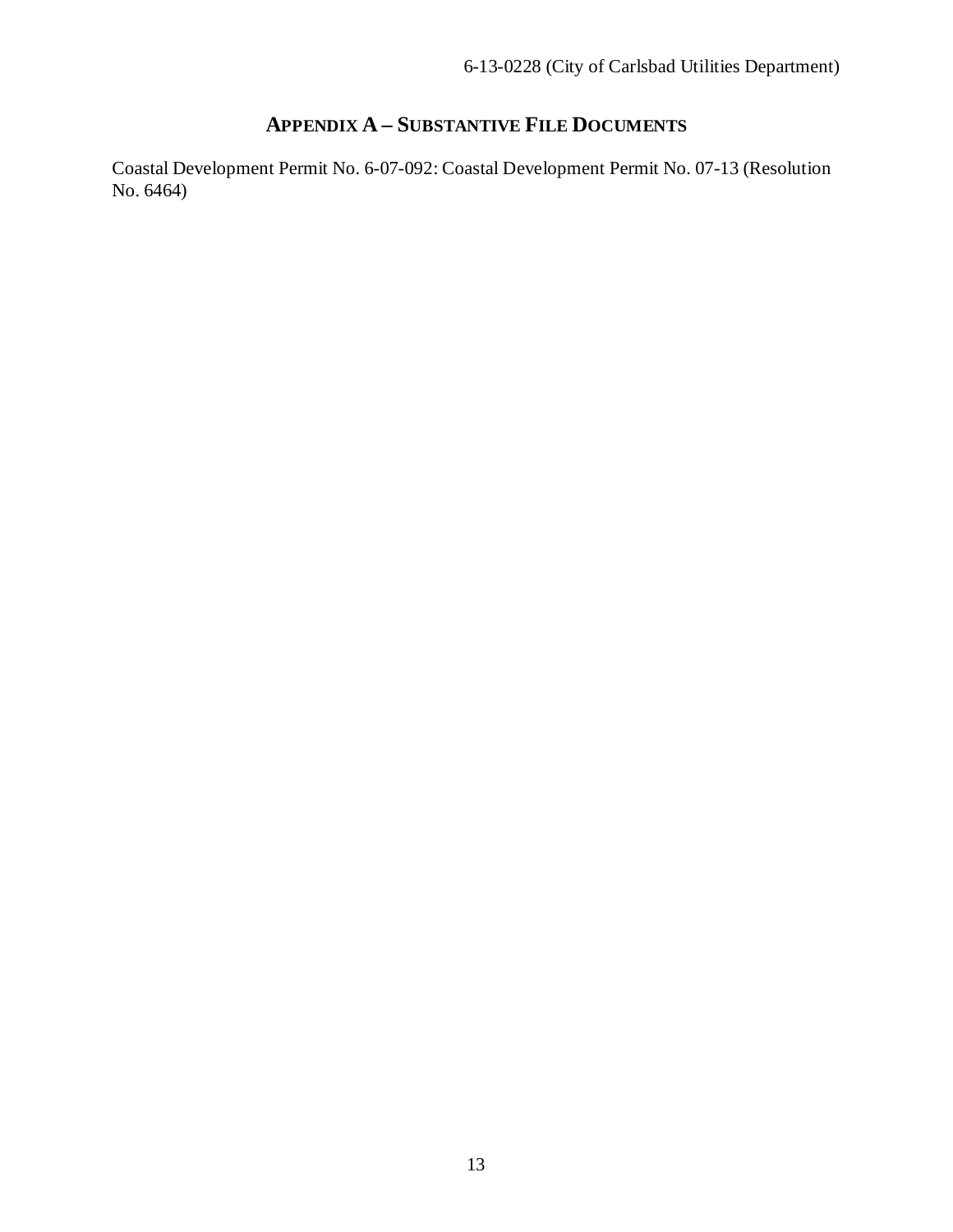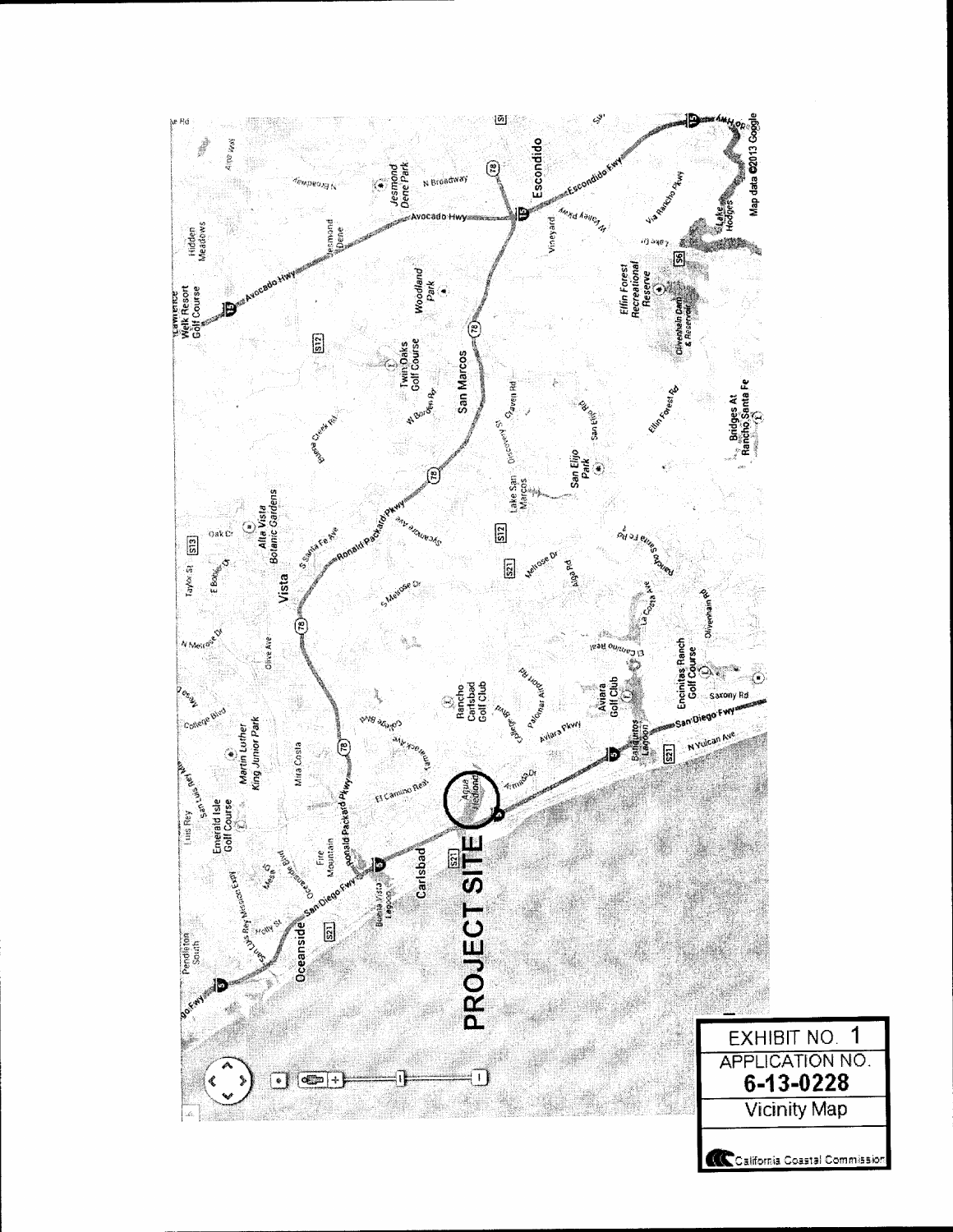